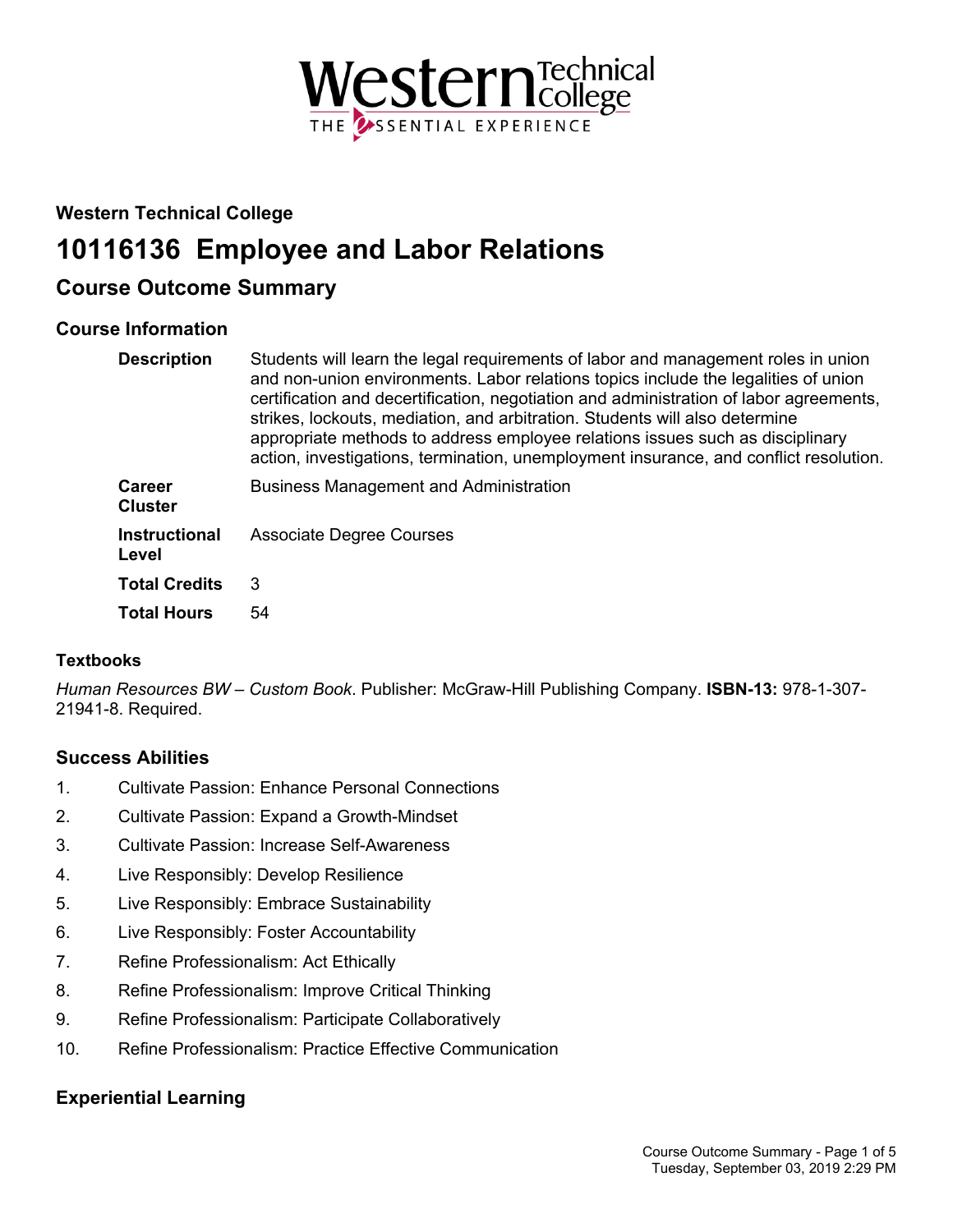#### 1. Community Based Learning Project

### **Program Outcomes**

- 1. Examine organizational total rewards programs.
- 2. Incorporate employment law into business practices.
- 3. Facilitate effective employee relations.

#### **Course Competencies**

#### **1. Examine labor movement in United States.**

#### **Assessment Strategies**

- 1.1. Oral Presentation
- 1.2. Written Objective Test (score 70% or higher)

#### **Criteria**

*You will know you are successful when:*

- 1.1. you research assigned topic
- 1.2. you prepare presentation in provided medium
- 1.3. you give oral presentation

#### **Learning Objectives**

- 1.a. Describe the roots of the American labor movement
- 1.b. Compare pros and cons of union membership
- 1.c. Explain the impact of early legislation on the labor movement
- 1.d. Contrast private and public sector labor relations
- 1.e. Articulate make-up and purpose of National Labor Relations Board

#### **2. Analyze collective bargaining process.**

#### **Assessment Strategies**

- 2.1. Written Objective Test (score 70% or higher)
- 2.2. Role Play
- 2.3. Written Product

#### **Criteria**

#### *You will know you are successful when:*

- 2.1. you define steps of collective bargaining
- 2.2. you define bargaining units
- 2.3. you successfully negotiate as a member of labor or management

#### **Learning Objectives**

- 2.a. Describe the jurisdiction of the NLRB
- 2.b. List the criteria used to constitute a rational or appropriate bargaining unit 2.c. Explain union structure, including the types and levels of unions
- Explain union structure, including the types and levels of unions
- 2.d. Outline the union organizing process from the initial union contact to the collective bargaining stage
- 2.e. Demonstrate negotiation of a collective bargaining agreement

#### **3. Examine wage and salary issues for labor and management.**

#### **Assessment Strategies**

- 3.1. Written Objective Test (score 70% or higher)
- 3.2. Case Study

#### **Criteria**

#### *You will know you are successful when:*

- 3.1. you recommend possible solutions<br>3.2. vou prepare oral response to case
- you prepare oral response to case study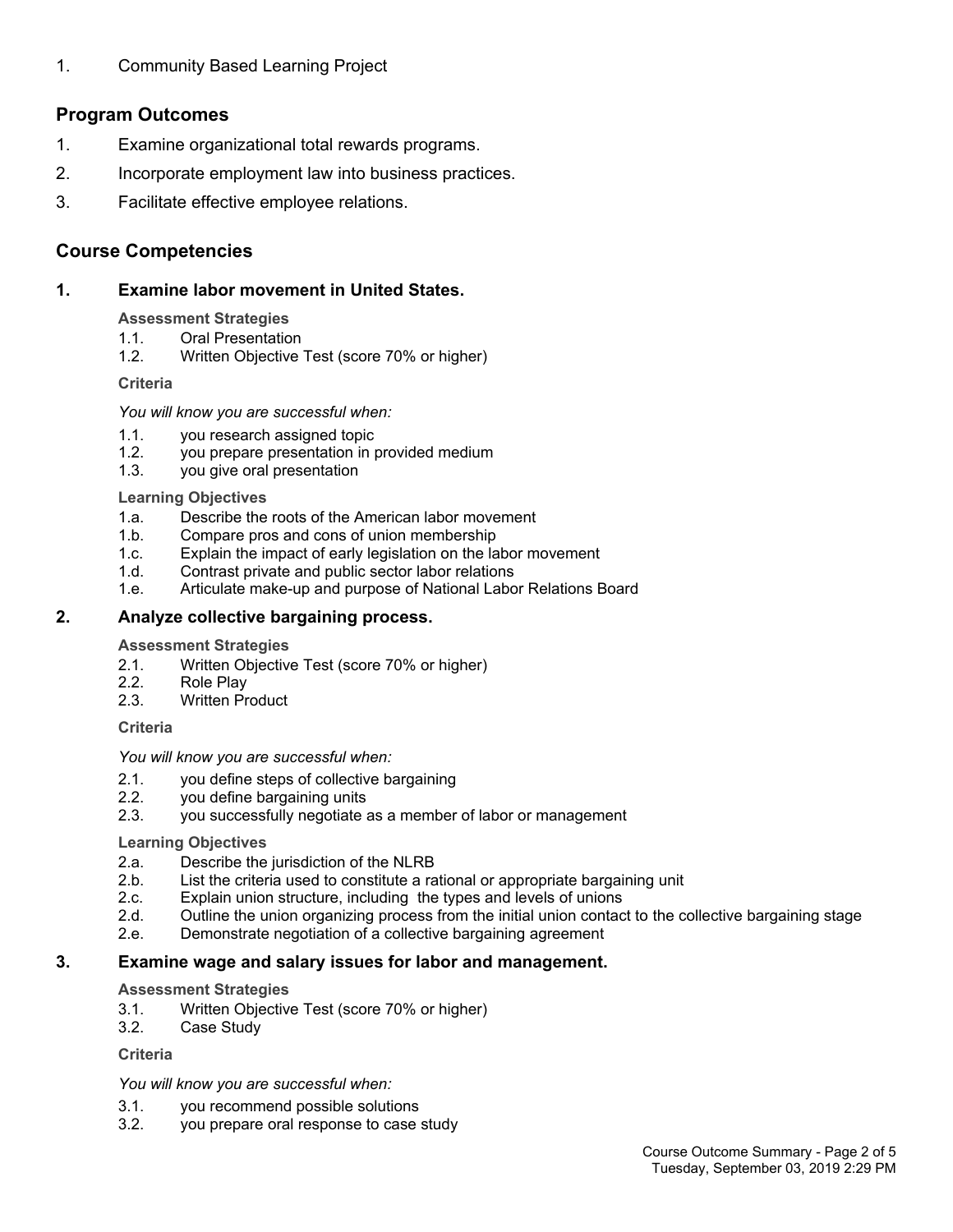#### 3.3. you identify areas of concern

#### **Learning Objectives**

- 3.a. Identify areas of union and management concern regarding compensation
- 3.b. Define types of compensation systems
- 3.c. Define factors used to determine total negotiated costs of labor

#### **4. Examine benefits issues for labor and management.**

#### **Assessment Strategies**

- 4.1. Written Objective Test (score 70% or higher)
- 4.2. Performance negotiate benefits

#### **Criteria**

*You will know you are successful when:*

- 4.1. you successfully negotiates flexible benefits
- 4.2. you describe why employees would be paid for time not worked
- 4.3. you identify required benefits

#### **Learning Objectives**

- 4.a. Explore negotiated benefits
- 4.b. Identify required benefits
- 4.c. Describe reasons to pay for time not worked
- 4.d. Describe aspects of flexible benefits plans

#### **5. Devise proper disciplinary action plans.**

#### **Assessment Strategies**

- 5.1. Written Objective Test (score 70% or higher)
- 5.2. Role Play
- 5.3. Written Product

#### **Criteria**

#### *You will know you are successful when:*

- 5.1. you successfully rotate through all roles in exercise
- 5.2. you prepare documented verbal warning
- 5.3. you participate in debriefing exercise
- 5.4. you prepare written warning

#### **Learning Objectives**

- 5.a. Outline types of disciplinary action
- 5.b. Compare discipline options for various employee behaviors and conduct
- 5.c. Illustrate steps required for productive investigations
- 5.d. Demonstrate the appropriate steps in the employee termination process

#### **6. Construct essential elements of employee handbooks.**

#### **Assessment Strategies**

- 6.1. Written Objective Test (score 70% or higher)
- 6.2. Written Product

#### **Criteria**

#### *You will know you are successful when:*

- 6.1. you develop a minimum of two features required in a handbook<br>6.2. vou list appropriate contents of employee handbook
- you list appropriate contents of employee handbook
- 6.3. you write policy clear and concise manner with appropriate grammar, punctuation and spelling

#### **Learning Objectives**

- 6.a. Detail necessary elements of employee handbook
- 6.b. Compose a clearly written employment policy

#### **7. Apply conflict resolution skills.**

#### **Assessment Strategies**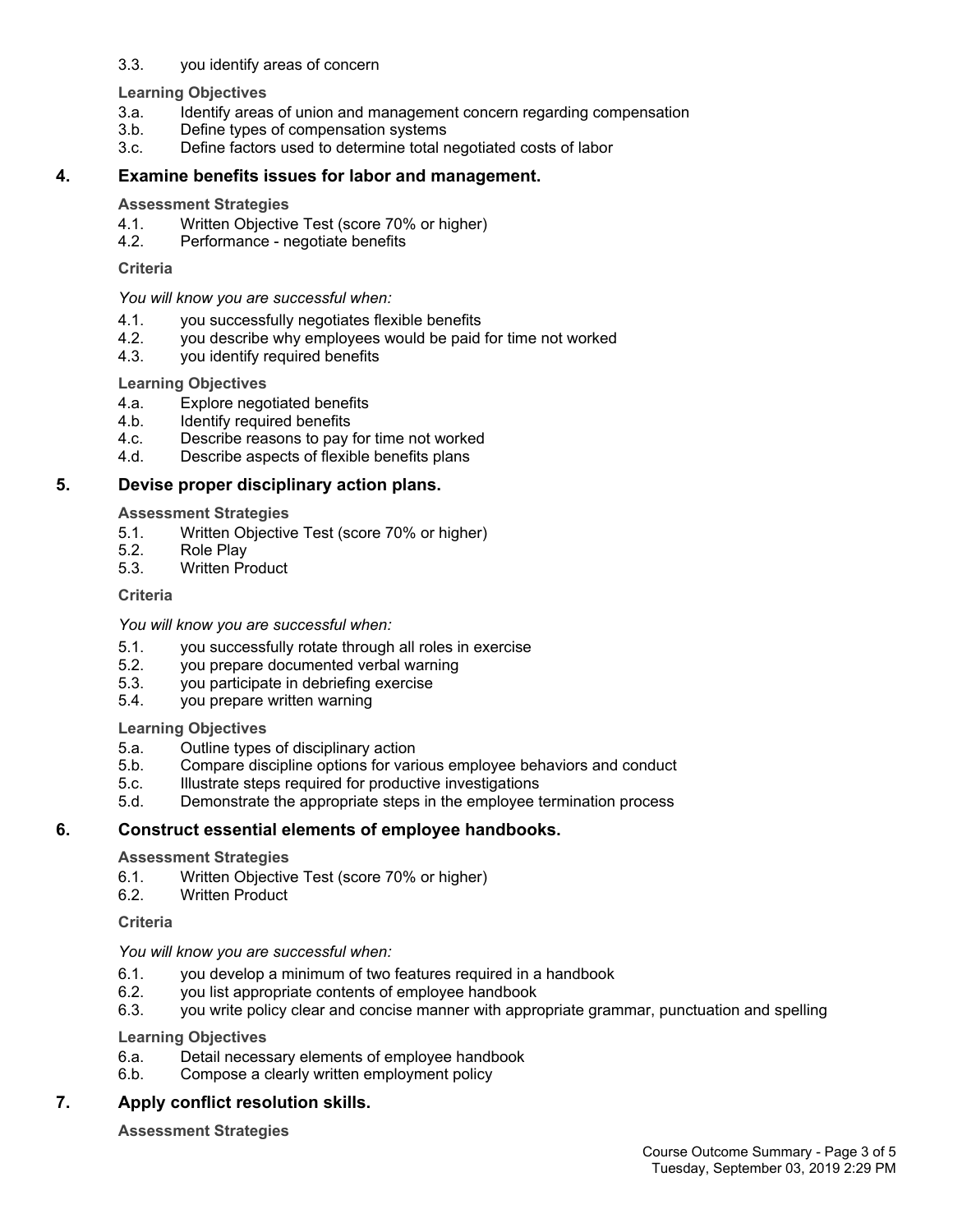- 7.1. Written Objective Test (score 70% or higher)
- 7.2. Self Assessment
- 7.3. Case Study

#### **Criteria**

#### *You will know you are successful when:*

- 7.1. you complete self-assessment
- 7.2. you determine personal conflict management style
- 7.3. you defend choices from selected case studies

#### **Learning Objectives**

- 7.a. Define conflict resolution
- 7.b. Recognize variables that contribute to interpersonal conflicts
- 7.c. Employ empathetic listening skills
- 7.d. Describe conflict resolution strategies

#### **8. Identify concerns for labor and management.**

#### **Assessment Strategies**

- 8.1. Written Objective Test (score 70% or higher)<br>8.2. Case Study
- Case Study

#### **Criteria**

*You will know you are successful when:*

- 8.1. you interpret facts of case study<br>8.2. vou examine decisions from arbi
- you examine decisions from arbitrator
- 8.3. you defend responses to questions following case study

#### **Learning Objectives**

- 8.a. Compare types of job seniority
- 8.b. Explain purpose of seniority lists
- 8.c. Define factors related to job security

#### **9. Break down investigation process.**

**Assessment Strategies**

- 9.1. Written Objective Test (score 70% or higher)
- 9.2. Written Product

#### **Criteria**

*You will know you are successful when:*

- 9.1. you identify steps in investigation process
- 9.2. you articulate importance of employee investigation process
- 9.3. you write investigation outline for two scenarios

#### **Learning Objectives**

- 9.a. Determine when an investigation is needed
- 9.b. Describe steps involved in investigation process
- 9.c. Explain why it is important to conduct investigations effectively

#### **10. Document effective termination process.**

#### **Assessment Strategies**

- 10.1. Written Objective Test (score 70% or higher)<br>10.2. Written Product
- **Written Product**

#### **Criteria**

#### *You will know you are successful when:*

- 10.1. you identify pre-termination planning process
- 10.2. you analyze steps in termination process
- 10.3. you write response to unemployment claim
- 10.4. you defend potential reasons for termination